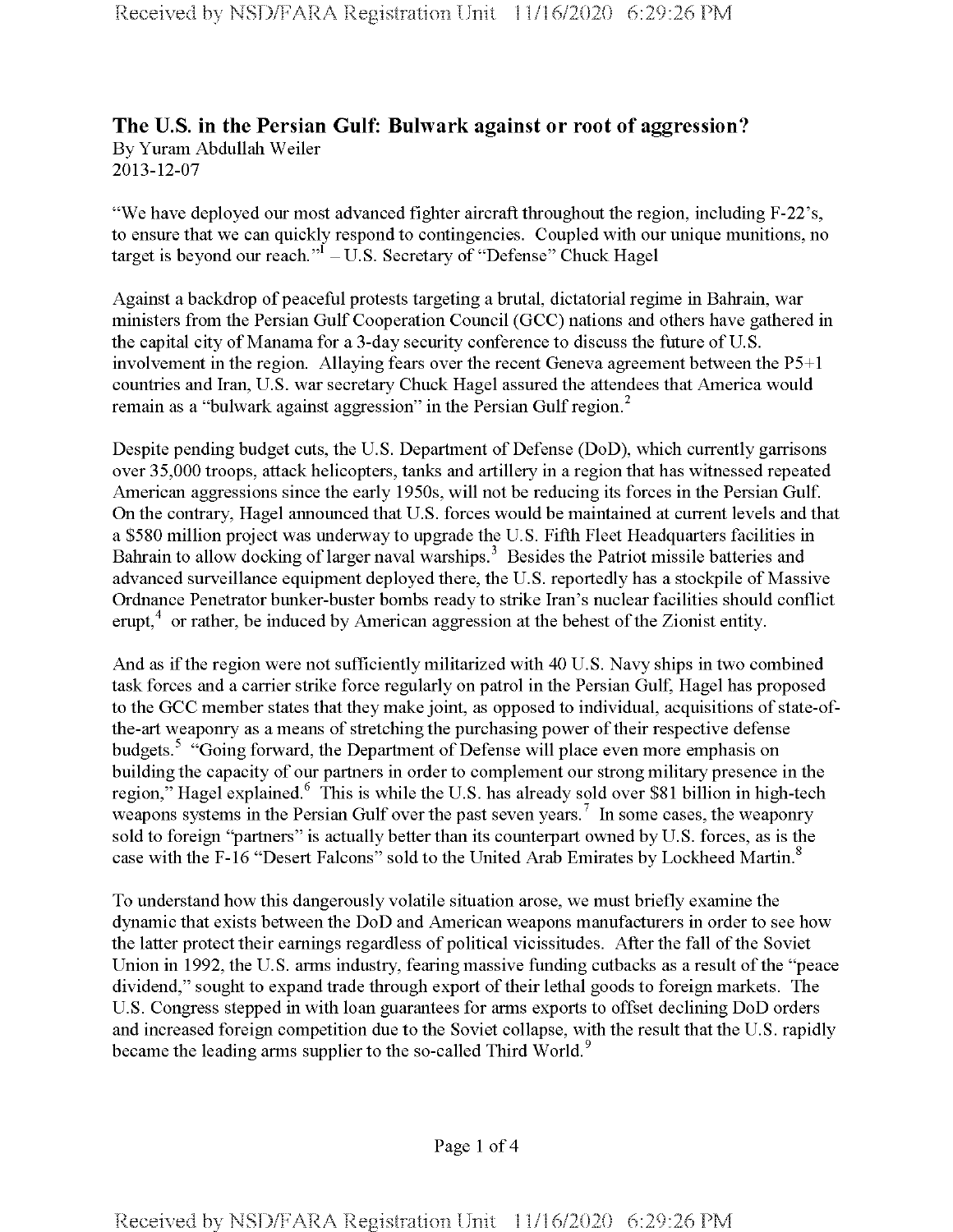Richard F. Grimmett, formerly a specialist in international security with the Foreign Affairs, Defense, and Trade Division of the U.S. Congressional Research Service and now retired.<sup>10</sup> described the evolving dynamic in 1993: "...because of reductions in defense procurement in the United States resulting from the Cold War's end, American arms producers are focusing greater attention on obtaining additional foreign arms sales contracts to compensate, to the degree possible, for lost domestic orders." Contributing also to the scenario was the Persian Gulf War of 1991 against Iraq which convinced most countries in the region ofthe overwhelming superiority of American-made weaponry. "As a consequence, several Near Eastern countries have sought to purchase advanced U.S. weapons systems in the period since the war," Dr. Grimmett explained.<sup>11</sup> Accurately assessing future developments, Dr. Grimmett predicted "a greater focus on seeking foreign arms market shares by United States [arms] companies, $"^{12}$  and this is exactly what happened in the intervening years.

By 2011, the U.S. share of foreign arms sales had risen to \$66 billion, which represented 80 percent of the global market.<sup>13</sup> And in order to maintain earnings due to further DoD budget cuts, the arms makers, among them Lockheed Martin and Honeywell, have lobbied successfully to have foreign arms sales restrictions loosened by moving oversight for licensing exports from the more stringent State Department to the less restrictive Commerce Department.<sup>14</sup> So we see the same dynamic between the DoD and U.S. weapons merchants that began at the end of the cold war persists to this day. If, due to budget cuts, American arms dealers cannot sell sufficient weaponry to the DoD to maintain their earnings, they make up the shortfall by sales in foreign markets. All is with the blessing of the U.S. Congress, which also aids arms sales with their bellicose foreign policy by perpetually creating conflict-ridden situations such as we see in the Persian Gulf, Iraq, Syria, Afghanistan, Yemen and throughout the Middle East and North Africa.

One of those countries buying U.S. arms is Bahrain. A major non-NATO ally of the U.S. since 2002 and a recipient of U.S. military aid since  $1991<sup>15</sup>$  Bahrain has witnessed massive and repeated protests against the dictatorial regime of Hamad Bin Isa Al-Khalifa since February of 2011.<sup>16</sup> The U.S. State Department's Bahrain 2012 Human Rights Report stated, "The most serious human rights problems included citizens' inability to change their government peacefully; arrest and detention of protesters on vague charges, in some cases leading to their torture in detention." The report goes on to list arbitrary deprivation of life, arrests relating to freedom of expression, restrictions on civil liberties, and discrimination against the Shia majority as being among the human rights violations perpetrated by the tyrannical Al-Khalifa monarchy.<sup>17</sup> Despite these human rights abuses, the Obama regime has pressed ahead with military and antiterrorism assistance and arms sales to Bahrain.<sup>18</sup> It was against this backdrop of blatant human rights violations by Bahrain that the U.S. "defense" secretary made his address in Manama.

The 9th International Institute for Strategic Studies (IISS) Regional Security Summit, which took place from December 6 to 8 in Manama and whose plenary speaker was U.S. war secretary Hagel, was a small part of the overall U.S. strategy to continue its global dominance. As the DoD made clear in its fiscal year 2013 budget request, "Sustaining America's leadership in the 21st Century will require maintaining and strengthening our robust network of international relationships and capabilities." Describing the role of America's military, the document states, "It will have a global presence emphasizing the Asia-Pacific and the Middle East... and will be prepared to confront and defeat aggression on several fronts."19 To be more truthful, the report

Page 2 of 4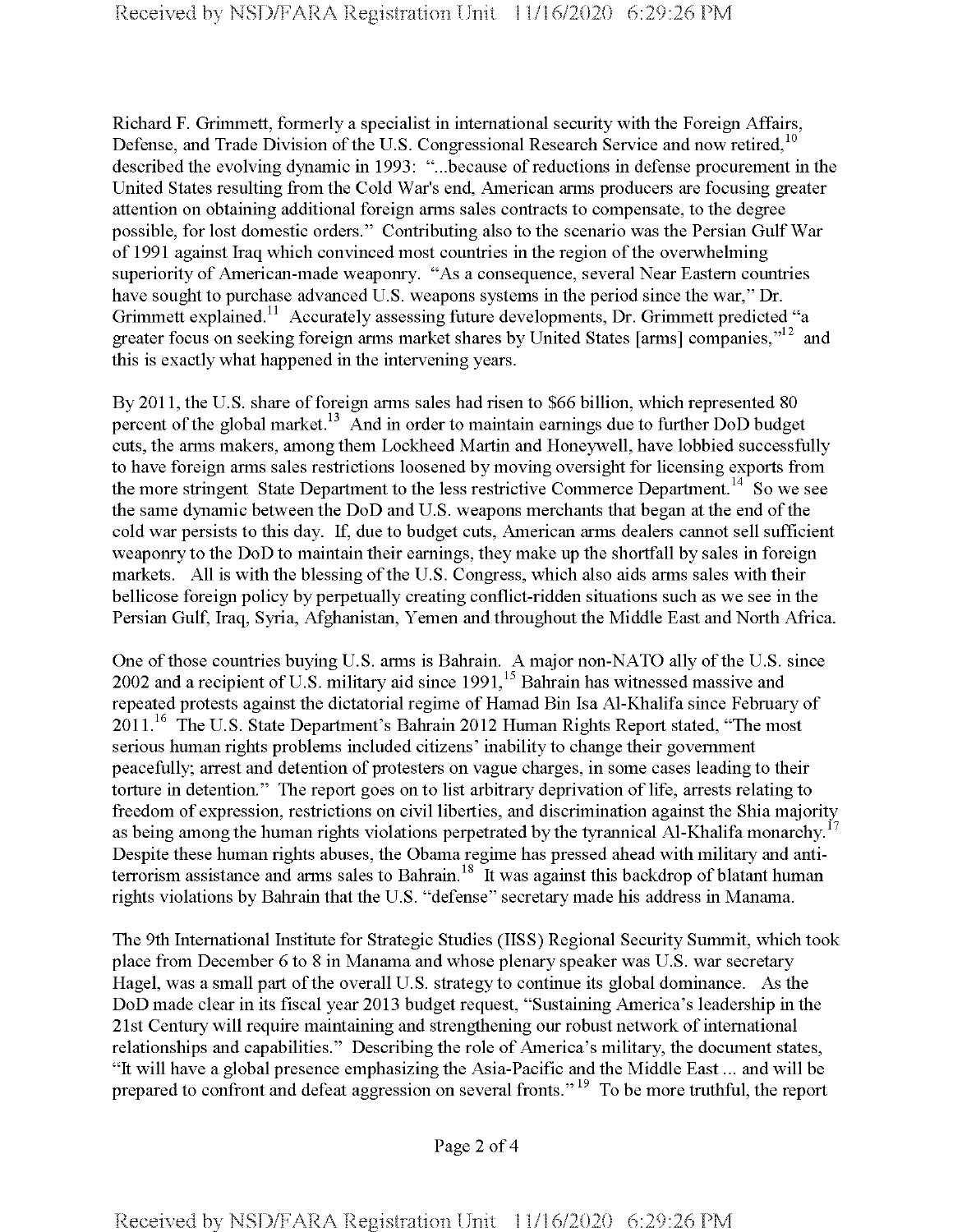should be corrected to read "to confront and carry out aggression on several fronts," since as Hagel pointed out, "Even with new budgetary constraints, the United States will continue to represent nearly 40 percent of global total [military] spending."<sup>20</sup>

However, the cost of carrying out aggression in the Persian Gulf and elsewhere is colliding with budget reductions, more of which may be arriving with fiscal year 2014, when according to Hagel, an additional \$52 billion in sequestration cuts may be taking effect.<sup>21</sup> Referring to the budget cuts as "investment shortfalls," the Aerospace Industries Association, an arms industry lobby group, has already sounded the alarm, warning, "The lost capacity and capabilities resulting from these cuts cannot be rebuilt or brought back quickly if U.S. national security imperatives or budget priorities change in the future."<sup>22</sup> Furthermore, the report by the bomb builders expressed concern that "most contracts going forward will not provide sufficient profit margin to sustain a viable defense and aerospace industry." And what would the U.S. do if its war industry could no longer sustain the American ability to wage aggressive wars?

To combat these "investment shortfalls" and maintain the viability of the "industrial base," U.S. weapons firms will simply have to sell arms more aggressively to Washington's Persian Gulf client states, as Hagel encouraged in his address to the Manama IISS conference. "Our goal is for our allies and partners in this region to be stronger and more capable in dealing with common threats," Hagel maintained, while hawking U.S. missile defense systems to the six GCC member states. However, with the Geneva accord between the P5+1 and Iran eliminating the U.S.'s justification for deploying missile batteries, Russia read Hagel's sales pitch in Manama as a threat against its own national security.<sup>23</sup> Clearly, the U.S. is not a bulwark against aggression; it is the root of aggression not only in the Persian Gulf but also in the world at large.

On January 23, 1948, the great leader and first Governor-General of Pakistan, Muhammad Ali Jinnah, gave an address entitled "Strong defence a bulwark against aggression." In it, he said, "The best way in which we can serve the cause of peace is by removing temptation from the path of those who think that we are weak, and therefore, they can bully or attack us."<sup>24</sup> I am confident that Iran's leaders would not forget these words when dealing with Washington's warmongers.

## Endnotes

December 6, 2013, accessed December 7, 2013, http://www.stripes.com/news/middle-east/in-bahrain-speech-hagelgives-overview-of-us-arsenal-on-tap-in-gulf-1.256388.

Page 3 of 4

<sup>1</sup> Karen Parrish, "Hagel Outlines U.S. Posture, Way Ahead in Middle East," *American Forces Press Service,* December 7, 2013, accessed December 7, 2013, http://www.defense.gov/news/newsarticle.aspx?id=121299.

<sup>&</sup>lt;sup>2</sup> Chris Carroll, "In Bahrain speech, Hagel gives overview of US arsenal on tap in Gulf," Stars and Stripes,

<sup>3</sup> Kenneth Katzman, "Bahrain: Reform, Security, and U.S. Policy," *Congressional Research Service,* November 6, 2013, accessed December 7, 2013, https://www.fas.org/sgp/crs/mideast/95-1013.pdf.

<sup>4</sup> Chris Carroll, ibid.

<sup>5</sup> Chris Carroll, ibid.

*<sup>6</sup>* "'Bulwark against aggression'? US pushes MidEast militarization despite Iran thaw," *Russia Today,* December 7, 2013, accessed December 7, 2013, http://rt.com/news/us-mideast-iran-nuclear-hagel-878/.

<sup>&</sup>lt;sup>7</sup> Margaret Brennan, "Hagel reminds Iran that threat of force still an option," *CBS News*, December 6, 2013, accessed December 7, 2013, http://www.cbsnews.com/news/hagel-reminds-iran-that-threat-of-force-still-an-option/.

<sup>s</sup> Rowan Scarborough, "U.S. arms to Gulfallies hint ofstrategy," *Washington Times,* December 16, 2012, accessed December 7, 2013, http://www.washingtontimes.com/news/2012/dec/16/us-arms-to-gulf-allies-hint-ofstrategy/?page=all.